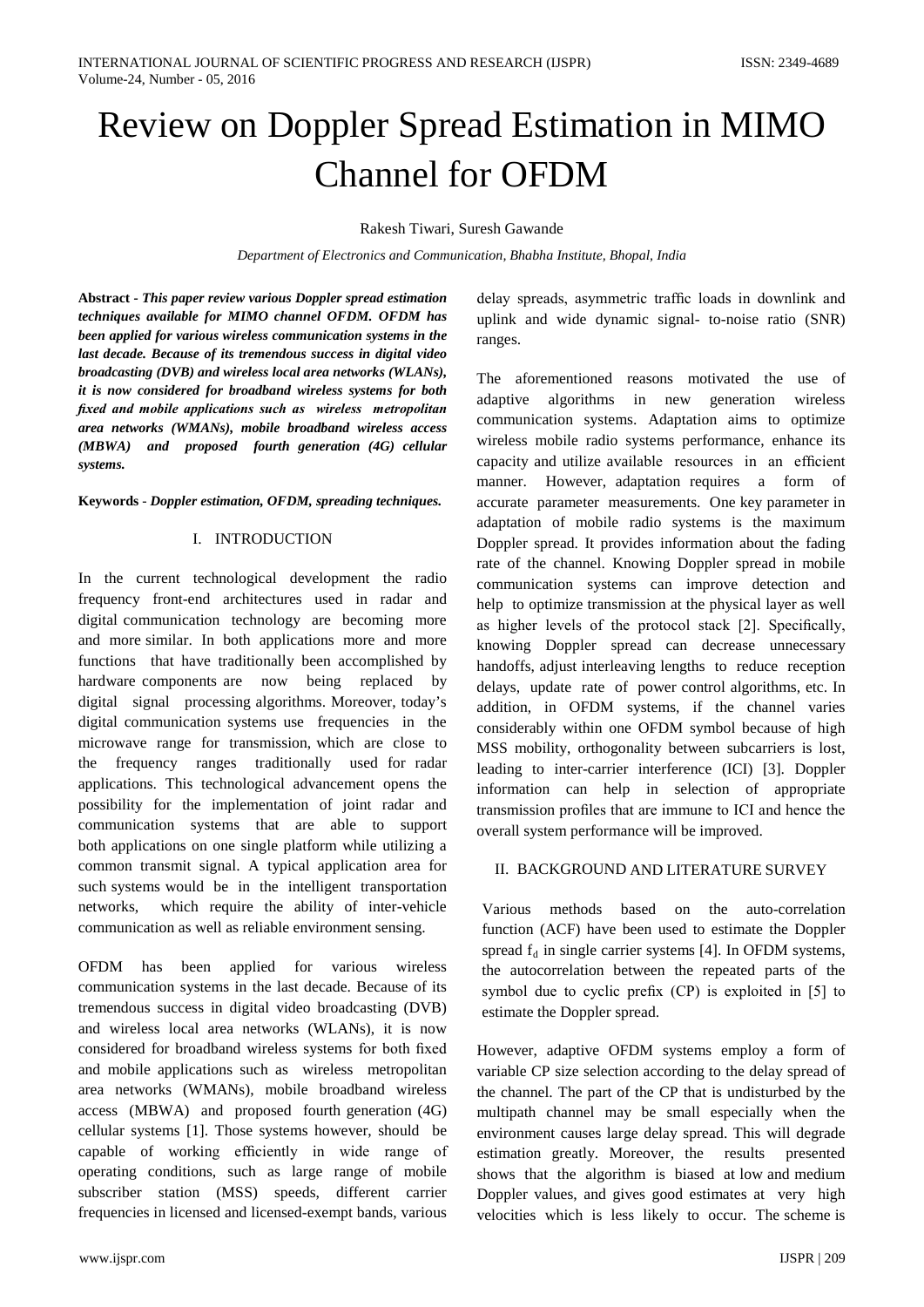also sensitive to SNR variations. In OFDM systems, channel estimates are often obtained in frequency domain. By obtaining the ACF of a certain subcarrier over several symbols, fd can also be estimated [6]. However, every subcarrier will have noise perturbation due to additive white Gaussian noise (AWGN) and ICI. In this paper, we overcome this bias by performing inverse fast Fourier transform (IFFT) to the channel estimates and then using the few obtained channel taps to get fd .

Some referred literature papers are discussed below:

**A) Tevfik Y¨ucek, Ramy M. A. Tannious, and H¨useyin Arslan, "Doppler Spread Estimation for Wireless OFDM Systems", IEEE/Sarnoff Symposium on [Advances in Wired and Wireless](http://ieeexplore.ieee.org/xpl/mostRecentIssue.jsp?punumber=9765)  [Communication, 2005](http://ieeexplore.ieee.org/xpl/mostRecentIssue.jsp?punumber=9765)** 

Author present a method for estimating the Doppler spread in mobile orthogonal frequency division multiplexing (OFDM) systems. The estimation is based on finding the autocorrelation function of time domain channel estimates over several OFDM symbols. In OFDM systems channel estimation is popularly performed in frequency domain. Channel frequency response estimates are affected by noise and intercarrier interference (ICI). As a result, Doppler estimates based on frequency domain channel estimates will be affected significantly. Author show that use of channel estimates in time domain can greatly improve the performance of Doppler estimates. The channel impulse response (CIR) can be obtained by taking IDFT of the channel frequency response (CFR). Consequently the proposed method will reduce processing time and memory usage. Computer simulations support our claim for a broad range of Doppler spread and signal-to-noise ratio (SNR) values in Rayleigh fading channels [7].

**B) Yoke Leen Sit, Christian Sturm, and Thomas Zwick, "Doppler Estimation in an OFDM Joint Radar and Communication System", Proceedings of the 6th German Microwave Conference, IEEE 2011**

This paper propose a processing algorithm that allows for estimating the velocity of multiple reflecting objects with standard OFDM communication signals is discussed. This algorithm does not require any specific coding of the transmit data. The technique can be used in combination with a range estimation algorithm in order to implement active radar sensing functions into a communication system for vehicular applications. This scheme operates regardless of the transmitted signal information and coding by processing the symbols that compose the OFDM symbols directly instead of processing

the baseband signals. Therefore the algorithm can be applied in combination with the transmission of arbitrary user data and is able to resolve multiple reflecting objects with a high dynamic range and low sidelobe levels [8].

# C) **J.Tao, J. Wu, and C. Xiao, "Doppler Spread Estimation for Broadband Wireless OFDM Systems Over Rician Fading Channels", Int J Wireless Inf Networks (2009**)

In this paper, Author present a new Doppler spread estimation algorithm for broadband wireless orthogonal frequency division multiplexing (OFDM) systems with fast time-varying and frequency-selective Rayleigh or Rician fading channels. The new algorithm is developed by analyzing the statistical properties of the power of the received OFDM signal in the time domain, thus it is not affected by the influence of frequency-domain intercarrier interference (ICI) introduced by channel variation within one OFDM symbol. The operation of the algorithm doesn't require the knowledge of fading channel coefficients, transmitted data, or signal-to-noise ratio (SNR) at the receiver. It is robust against additive noise, and can provide accurate Doppler spread estimation with SNR as low as 0 dB. Moreover, unlike existing algorithms, the proposed algorithm takes into account the inter-tap correlation of the discrete-time channel representation, as is the case in practical systems. Simulation results demonstrate that this new algorithm can accurately estimate a wide range of Doppler spread with low estimation latency and high computational efficiency [9].

# **D) A. Doukas, G. Kalivas, "Doppler Spread Estimation in Frequency Selective Rayleigh Channels for OFDM Systems ", IEEE 2011**

In this paper, Author present a method for estimating the Doppler spread (DS) in Wireless Local Area Networks (WLAN) using Orthogonal Frequency Division Multiplexing (OFDM). DS gives a measure of the fading rate of the wireless channel, which can be used to adjust the channel estimation rate and create specifically designed channels estimators to combat Inter-Carrier Interference (ICI) induced due to loss of orthogonality that DS imposes on OFDM systems. The estimation is based on the autocorrelation function of time domain channel estimates over two OFDM symbols and since that most of the receiver algorithms require knowledge if the receiver moves or not we divide the operation region into two modes: still mode(Smode) and moving mode (M-mode). The estimation accuracy, examined in environments with different PDPs, including channel sparsity, using several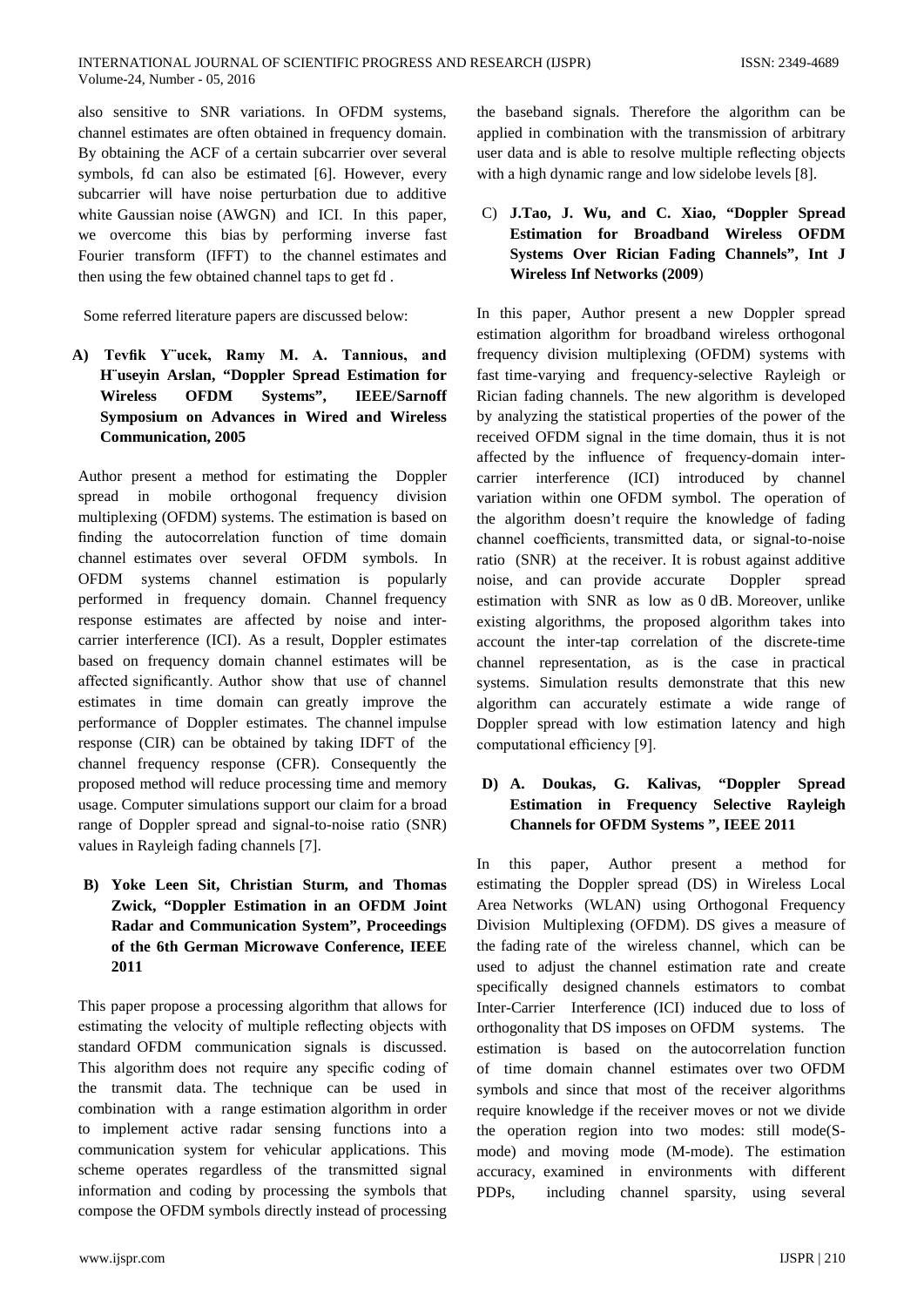constellation schemes is quite accurate from low SNR values of 5 dB [10].

**E) Y. Choi, O..C.Ozdural, H. Liu, and S.Alamouti, "A Maximum Likelihood Doppler Frequency Estimator for OFDM Systems", IEEE International Conference on [Communications,](http://ieeexplore.ieee.org/xpl/mostRecentIssue.jsp?punumber=4024074)  [2006. ICC '06.](http://ieeexplore.ieee.org/xpl/mostRecentIssue.jsp?punumber=4024074)** 

This paper derives a maximum likelihood Doppler frequency estimator for orthogonal frequency division multiplexing (OFDM) systems in time-varying multipath channels.

The proposed scheme is a frequency-domain approach that utilizes pilot subcarriers, which are commonly implemented in most practical systems. Time-varying fading causes intercarrier interference (ICI) in OFDM systems. Thus, in the proposed estimator, the effect of ICI is taken into consideration with a proper model for accurate results. The estimator can be implemented using a finite impulse response (FIR) filter bank whose coefficients can be pre-calculated and stored in order to lower the computational complexity. Author evaluate various methods to improve the estimation accuracy and analyze their complexity-performance tradeoffs. They also derive the Cram´er-Rao bound and provide simulation results to quantify the performance of the proposed algorithm [11].

## III. METHODOLOGY

In OFDM encoding of digital data is done on multiple carrier frequencies. OFDM has developed into a popular scheme for [wideband](http://en.wikipedia.org/wiki/Wideband) digital communication, whether [wireless](http://en.wikipedia.org/wiki/Wireless) or over [copper](http://en.wikipedia.org/wiki/Copper) wires, used in applications such as digital television and audio broadcasting, [DSL](http://en.wikipedia.org/wiki/DSL) [broadband internet access,](http://en.wikipedia.org/wiki/Broadband_internet_access) wireless networks, and [4G](http://en.wikipedia.org/wiki/4G) mobile communications. OFDM is essentially identical to coded OFDM (COFDM) and discrete multi-tone modulation (DMT).

OFDM a large number of closely spaced [orthogonal](http://en.wikipedia.org/wiki/Orthogonality%23Communications) [sub](http://en.wikipedia.org/wiki/Subcarrier)[carrier signals](http://en.wikipedia.org/wiki/Subcarrier) are used to carry [data](http://en.wikipedia.org/wiki/Data) in OFDM. The data is divided into several parallel data streams or channels, one for each sub-carrier. Each sub-carrier is modulated with a conventional modulation scheme (such as [quadrature](http://en.wikipedia.org/wiki/Quadrature_amplitude_modulation)  [amplitude modulation](http://en.wikipedia.org/wiki/Quadrature_amplitude_modulation) or [phase-shift keying](http://en.wikipedia.org/wiki/Phase-shift_keying) or QPSK) at a low [symbol rate,](http://en.wikipedia.org/wiki/Symbol_rate) maintaining total data rates similar to conventional *single-carrier* modulation schemes in the same bandwidth.

The primary advantage of OFDM over single-carrier schemes is its ability to cope with severe [channel](http://en.wikipedia.org/wiki/Channel_(communications)) conditions (for example, [attenuation](http://en.wikipedia.org/wiki/Attenuation_distortion) of high frequencies in a long copper wire, narrowband [interference](http://en.wikipedia.org/wiki/Interference_(communication)) and frequency

selective [fading](http://en.wikipedia.org/wiki/Fading) due to [multipath\)](http://en.wikipedia.org/wiki/Multipath_propagation) without complex equalization filters. Channel [equalization](http://en.wikipedia.org/wiki/Equalization) is simplified because OFDM may be viewed as using many slowly modulated [narrowband](http://en.wikipedia.org/wiki/Narrowband) signals rather than one rapidly modulated [wideband](http://en.wikipedia.org/wiki/Wideband) signal. The low symbol rate makes the use of a [guard interval](http://en.wikipedia.org/wiki/Guard_interval) between symbols affordable, making it possible to eliminate [intersymbol](http://en.wikipedia.org/wiki/Intersymbol_interference) [interference](http://en.wikipedia.org/wiki/Intersymbol_interference) (ISI) and utilize echoes and time-spreading (that shows up as [ghosting](http://en.wikipedia.org/wiki/Ghosting_(television)) on analogue TV) to achieve a [diversity gain,](http://en.wikipedia.org/wiki/Diversity_gain) i.e. a [signal-to-noise ratio](http://en.wikipedia.org/wiki/Signal-to-noise_ratio) improvement. This mechanism also facilitates the design of [single](http://en.wikipedia.org/wiki/Single_frequency_network)  [frequency networks](http://en.wikipedia.org/wiki/Single_frequency_network) (SFNs), where several adjacent transmitters send the same signal simultaneously at the same frequency, as the signals from multiple distant transmitters may be combined constructively, rather than interfering as would typically occur in a traditional singlecarrier system.







Fig 1.2. OFDM Receiver

Communication channels introduce noise, fading, interference, and other distortions into the signals that they transmit. Simulating a communication system involves modeling a channel based on mathematical descriptions of the channel. Different transmission media have different properties and are modeled differently. There are three kind of channels used in communication:

- 1. Additive white Gaussian noise (AWGN) channel
- 2. Multiple-Input Multiple-Output (MIMO) channel
- 3. Fading channel

## **Equalizers:**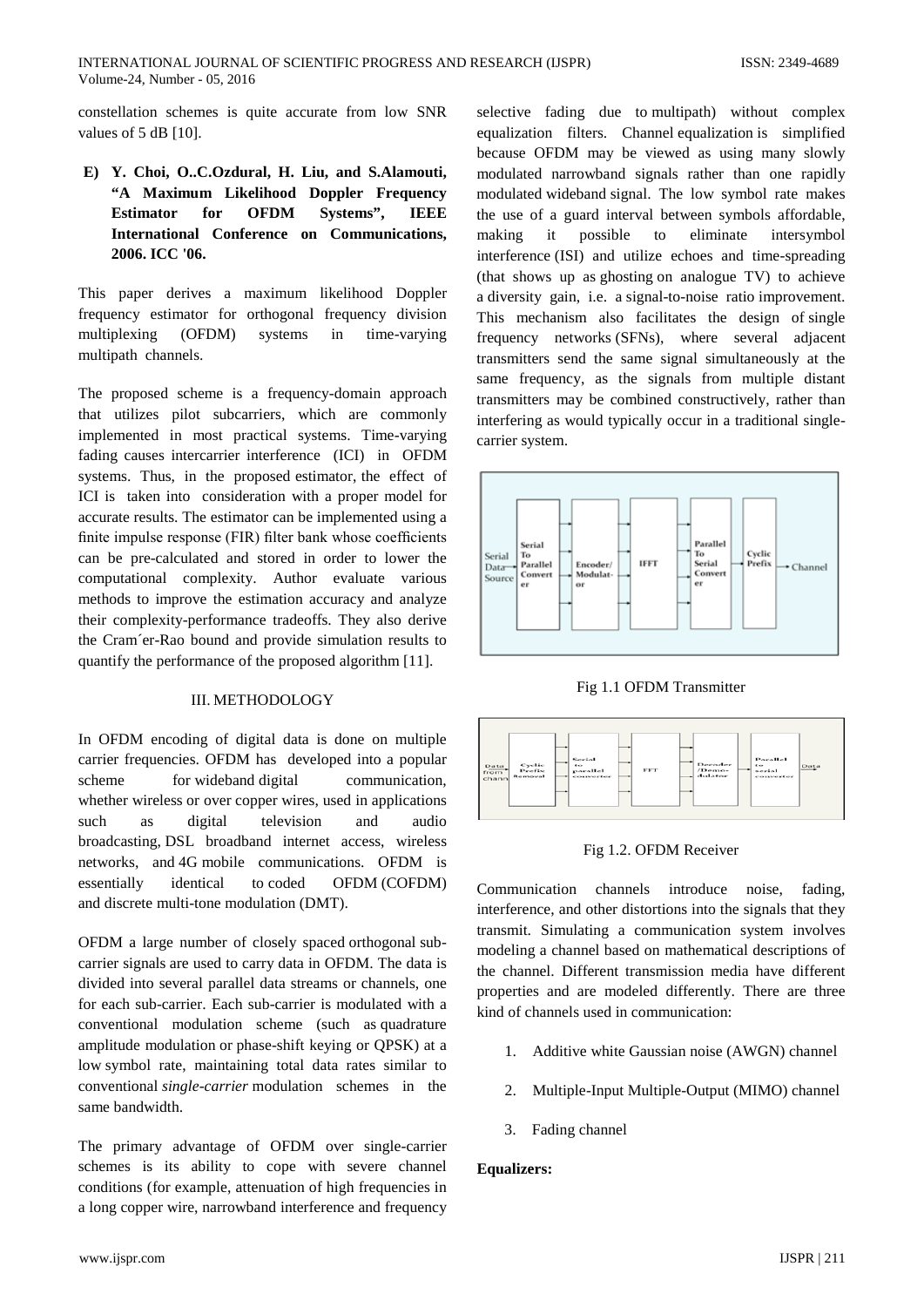Time-dispersive channels can cause intersymbol interference (ISI). For example, in a multipath scattering environment, the receiver sees delayed versions of a symbol transmission, which can interfere with other symbol transmissions. An equalizer attempts to mitigate ISI and thus improve the receiver's performance.

## **Adaptive Equalization**

Adaptive equalizers compensate for signal distortion attributed to intersymbol interference (ISI), which is caused by multipath within time-dispersive channels. Typically employed in high-speed communication systems, which do not use differential modulation schemes or frequency division multiplexing. The equalizer is the most expensive component of a data demodulator and can consume over 80% of the total computations needed to demodulate a given signal.



**Adaptive Equalization**

#### **Blind Equalization**

**Blind equalization** is a [digital signal processing](http://en.wikipedia.org/wiki/Digital_signal_processing) technique in which the [transmitted](http://en.wikipedia.org/wiki/Transmitter) [signal](http://en.wikipedia.org/wiki/Signal_(electrical_engineering)) is inferred [\(equalized\)](http://en.wikipedia.org/wiki/Equalizer_(communications)) from the [received](http://en.wikipedia.org/wiki/Receiver_(information_theory)) signal, while making use only of the transmitted signal statistics. Hence, the use of the word *blind* in the name.

Blind equalization is essentially [blind](http://en.wikipedia.org/wiki/Blind_deconvolution)  [deconvolution](http://en.wikipedia.org/wiki/Blind_deconvolution) applied to digital communications. Nonetheless, the emphasis in blind equalization is on [online](http://en.wikipedia.org/wiki/Online_algorithm) [estimation](http://en.wikipedia.org/wiki/Estimation) of the [equalizer](http://en.wikipedia.org/wiki/Equalization_filter) [filter,](http://en.wikipedia.org/wiki/Signal_processing) which is th[einverse](http://en.wikipedia.org/wiki/Inverse_filter%23Inverse_system) of the [channel](http://en.wikipedia.org/wiki/Channel_(communications)) [impulse response,](http://en.wikipedia.org/wiki/Impulse_response) rather than the estimation of the channel impulse response itself. This is due to blind deconvolution common mode of usage in digital communications systems, as a mean to extract the continuously transmitted signal from the received signal, with the channel impulse response being of secondary intrinsic importance.

The estimated equalizer is then [convolved](http://en.wikipedia.org/wiki/Convolution) with the received signal to yield an estimation of the transmitted signal.

#### **MMSE Equalization**

A Minimum Mean Square Error (MMSE) estimator describes the approach which minimizes the mean square error (MSE), which is a common measure of estimator quality. The main feature of MMSE equalizer, is that it does not usually eliminate ISI completely but , minimizes the total power of the noise and ISI components in the output [25] (Sathish Kumar, et al., 2011; Jinag et al., 2011).

Let x be an unknown random variable, and let y be a known random variable. An estimator

 $x_i(y)$  is any function of the measurement y, and its mean square error is given by

$$
MSE = E\{[X_i^2 - X^2]\}
$$

Where the expectation is taken over both x and y.

The MMSE estimator is then defined as the estimator achieving minimal MSE. In many cases, it is not possible to determine a closed form for the MMSE estimator. In these cases, one possibility is to seek the technique minimizing the MSE within a particular class, such as the class of linear estimators [26] (Cho et al., 2002). The linear MMSE estimator is the estimator achieving minimum Mean square error among all estimators of the form  $AY +$ b. If the measurement Y is a random vector, A is a matrix and b is a vector.

Let us now try to understand the mathematics for extracting the two symbols which interfered with each other

$$
y_1 = h_{1,1} x_1 + h_{1,2} x_2 + n_1 = [h_{1,1} h_{1,2}] \begin{bmatrix} x_1 \\ x_2 \end{bmatrix} + n_1
$$

The receive Signal on the second receiving antenna is

$$
y_2 = h_{2,1} x_1 + h_{2,2} x_2 + n_2 = [h_{2,1} h_{2,2}] \begin{bmatrix} x_1 \\ x_2 \end{bmatrix} + n_2
$$

Where

 $y_1, y_2$ : are the received symbol on the first and second antenna respectively,

 $y_1$ ,  $y_2$ : are the received symbol on the first and second antenna respectively,